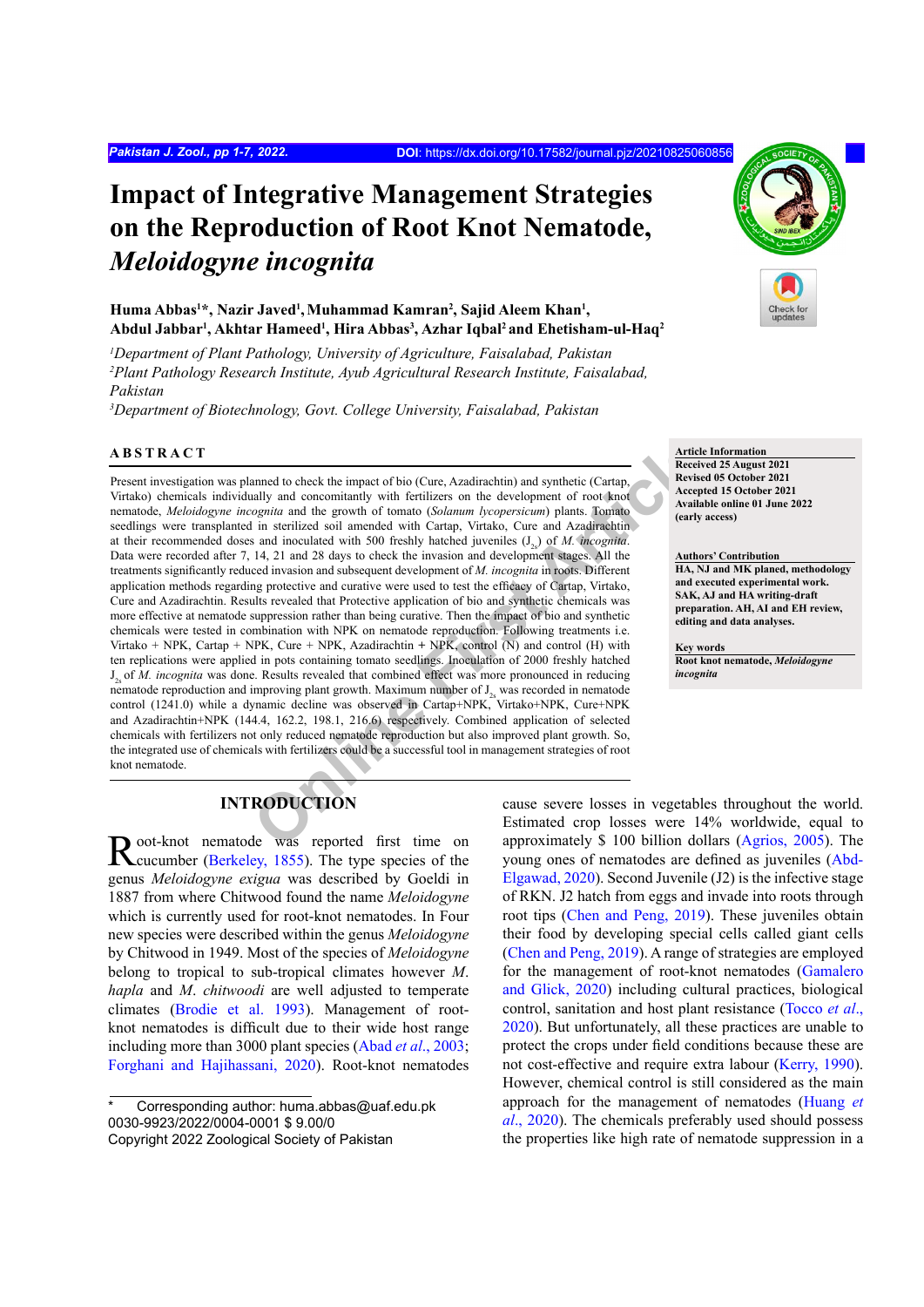short time, no phytotoxic effects and long persistence in the soil that would be advantageous for subsequent crops. During recent years, the importance in the development of pesticides with natural origins has increased because of the adverse effects of synthetic chemical pesticides ([Desaeger](#page-7-7) *et al*[., 2020](#page-7-7)), like environmental risk, toxicity to non target organisms including humans/animals and resistance development. Carbamates and organophosphates possess the ability to inactivate acetylcholinesterase (a crucial enzyme in nervous system of nematodes and insects), however, the inhibitory effect of carbamates on acetylcholinesterase is short living. Nematode locomotion depends on an array of approximately 90 motor neurons and interneurons that employ neurotransmitters acetylcholine and gamma aminobutyric acid (GABA) [\(Johnson and Stretton, 1980](#page-7-8)). Nematode species exhibit diversity in sensitivity of their acetylcholinesterase to organophosphates and carbamates (Lee and Hodsden, [1963;](#page-8-1) Pree *et al*[., 1987](#page-8-2)). Different ways of application were used to assess the efficacy of nematicides against *M. incognita* (Bhosle *et al*., 2012; Abbas *et al*., 2015). Present investigation was conducted to check the effect of bio and synthetic chemicals on the developmental stages of *M. incognita*, efficiency of protective and curative application method and their compatibility with fertilizers to reduce the damage of nematode and to increase tomato (*Solanum lycopersicum*) growth.

## **MATERIALS AND METHODS**

#### *Effect of bio and synthetic chemicals on the invasion and development of* M. incognita

Sterilized soil amended with Cartap, Virtako, Cure and Azadirachtin at their recommended doses was filled in 150 ml plastic pots except in control pots. Three weeks old seedlings of tomato cv. Moneymaker were transplanted in earthen pots. After two weeks when the plants established their root system, 500 freshly hatched J<sub>2</sub> of *M. incognita* (obtained from single egg mass culture through mass culturing of nematode in earthen pots) were inoculated in each pot. Experiment was accomplished in four sets of treatments with 10 replications under completely randomized design. Data were recorded after 7, 14, 21 and 28 days to check the invasion and development stages  $(J_2, \text{developing (d)} J_2, J_3/\text{swollen}, J_4/\text{sausage}, \text{adult female})$ and egg masses) of root-knot nematode. After seven days of inoculation, plants with their balls were soaked for 3-4 h in container. Then their roots were gently removed and washed free of soil under running water. The roots were carefully handled without damaging the root tips. Egg masses were counted by staining the roots with Phloxine B [\(Holbrook](#page-7-10) *et al*., 1983) while the females attached to roots

were recorded after staining with acid fuchsin under the stereomicroscope (Olympus SZ 61) at 2.5X magnification.

#### *Protective and curative effect of bio and synthetic chemicals on the development of* M. incognita

**Example 18**<br> **Example 1980**). Nematode species exhibit soil for 5 days were uprooted can aminobuty<br> **Online First Article** (GABA) each pot. Those seedling which with solid for 5 days were uprooted can<br> **ONLINE CABA articl** Selected bio and synthetic chemicals were used to check their protective effect against *M. incognita*. Sterilized soil amended with Cartap, Virtako, Cure and Azadirachtin at their S concentration was filled in earthen pots of (10 cm diam.). Three weeks old seedlings of tomato cv. Moneymaker were transplanted in earthen pots containing amended soil after 3 days. Sterilized soil was filled in earthen pots of (15cm diam.). Fifteen hundred freshly hatched J<sub>2s</sub> of *M. incognita* were inoculated in each pot. Those seedling which were exposed to amended soil for 5 days were uprooted carefully and transplanted into these infested pots. Harvesting was done after 35 days of inoculation and data were recorded on nematode reproductive parameters. To check curative effect tomato seedlings were grown and maintained in small pots (10 cm diam.) containing sterilized soil, after one month these seedlings were inoculated with 1500 freshly hatched  $J_{2s}$ of *M. incognita*. Sterilized soil amended with Cartap, Virtako, Cure and Azadirachtin was filled in earthen pots of (15cm diam.). These pots were kept moistened. After 4 days the inoculated plants were uprooted very carefully and washed in plenty of water just by shaking to avoid damaging the roots. Then these plants were transplanted into amended soil in such a way that half of the amended soil was put in the pot then other half was put after planting the seedlings, this was done to avoid damaging to roots. Harvesting was done after 35 days of transplantation into amended pots and data were recorded on nematode reproductive parameters.

#### *Impact of different fertilizers alone on nematode reproduction*

This experiment was carried out in two steps. Effect of different fertilizers was evaluated against *M. incognita* reproduction and plant growth. Impact of different fertilizers; Nitrogen, Phosphorus and Potassium was checked individually and concomitantly. Three weeks old seedlings of tomato cv. Moneymaker were transplanted in earthen pots (15 cm diam.) containing sterilized soil. Different treatments of fertilizer (N, P, K, N+P, N+K, P+K, NPK) and two control treatments healthy (H) and nematode (N) were applied in pots. After five days plants were inoculated with 2000 freshly hatched  $J_{2s}$  of *M*. *incognita* in each pot. After 35 days plants were carefully uprooted, washed and data were recorded on plant growth and nematode reproduction parameters.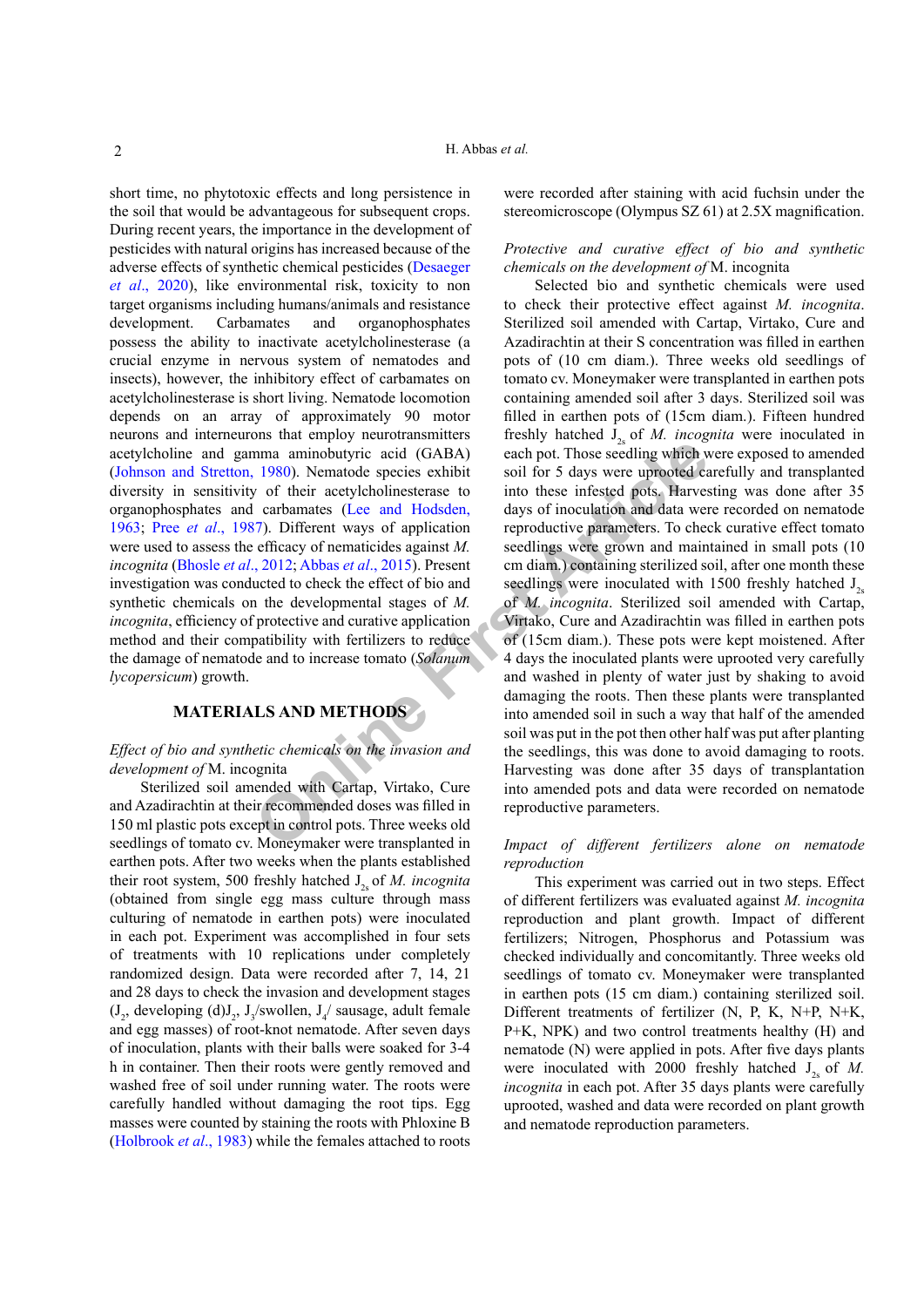*Concomitant effect of bio and synthetic chemicals with NPK on the development of* M. incognita

Bio and synthetic chemicals were tested against *M. incognita* in combination with NPK (which proved to be more effective from the above study in reducing nematode population and improving plant growth). To test the combined effect of NPK with chemicals, three weeks old seedlings of tomato cv. Moneymaker were transplanted in earthen pots (15 cm diam.) containing sterilized soil amended with chemicals and NPK. Pots were arranged in completely randomized design with following treatments i.e., Cartap + NPK, Virtako + NPK, Cure + NPK, Azadirachtin **+** NPK, Control (N) and Control (H) with ten replications for each treatment. After five days plants were inoculated with 2000 freshly hatched J<sub>2</sub> of *M. incognita* in each pot. Harvesting was done after 35 days and data were recorded on plant growth and nematode reproduction parameters. Experiments were repeated to confirm the results.

The recommended doses of tested chemicals were as follows: Cartap (Thiocarbamate) 9 g /100 mL, Virtako (Thiamethoxam + chlorantraniliprole) 4 g /100 mL, Azadirachtin (Azadirachtin) 0.5 mL /100 mL, Cure (Abamectin) 0.4 mL /100 mL

#### **RESULTS**

#### *Effect of bio and synthetic chemicals on the invasion and development of* M. incognita

Effectiveness of bio and synthetic chemicals was evaluated against invasion and developmental stages of *M. incognita* at different harvesting intervals; 7, 14, 21 and 28 days. Results revealed that significantly varied (*P*=0.05) number of developmental stage of *M. incognita* were observed at different harvesting times (Table I). Cartap among all the chemicals caused minimum invasion of  $J_{2s}$ after 7 days, maximum was observed in control treatment. After 7 days two stages were observed including  $J<sub>2</sub>$  and  $dJ_{2s}$ . Number of  $J_{2s}$  and  $dJ_{2s}$  was varied significantly in all the chemicals [\(Table I\)](#page-3-0). At harvest after 14 days more developmental stages of *M. incognita* were observed as compared to 7 days. Number of  $dJ<sub>2s</sub>$  was increased in all the treatments as compared first harvest. A short lived J<sub>2</sub> stage was noted after 14 days harvest interval. Maximum number of  $J_3$  (swollen) was recorded in control (48.4) while minimum was observed in Cartap (7.5). Due to the increased harvest interval,  $J_{2s}$  were not observed though lesser number of  $dJ_{2s}$  was recorded in comparison to other harvest intervals. Minimum development of  $J_3$  stage was observed in Cartap and Virtako (5.5, 11.4) as compared to Cure and Azadirachtin (22.6, 30.5) respectively. Initial stages of development were not recorded after 28 days,

only negligible number of  $J_{2s}$  was observed. Among synthetic chemicals Cartap caused maximum reduction in J4 stage of *M. incognita* while among bio chemicals Cure caused maximum reduction [\(Table I](#page-3-0)).

#### *Protective and curative effect of bio and synthetic chemicals on the development of* M. incognita

freshly hatched  $J_{2.9}$  of *M. incognita* and Azadirachtin caused signific<br>g was done after 35 days and data of galls (98.5, 117.7, 129.3) reformand the matched reproduction infectivity of *M. incognita* maximum<br>this wer Protective efficiency of bio and synthetic chemicals was observed on the basis of *M. incognita* reproductive parameters ([Table II\)](#page-3-1). Development of galls was significantly reduced in the protective treatment of all the chemicals. Maximum number of galls was observed in untreated control (377.6) while minimum was recorded in Cartap (87.4). Other treatments including Virtako, Cure and Azadirachtin caused significant reduction in number of galls (98.5, 117.7, 129.3) respectively. Due to the infectivity of *M. incognita* maximum number of numbers of egg masses were observed in control treatment. Significant reduction in the number of egg masses was observed in all the chemicals. Minimum number of egg masses were observed in Cartap (82.4) followed by Virtako and Cure (95.5, 107.7), respectively. In curative application of all the chemicals, number of galls was increased as compared to protective treatment. All the chemicals tested caused a significant  $(P=0.05)$  reduction in the number of females but less as compared to protective application. Statistically significant reduction in the number of females was observed in Cartap (126.5). In all the chemicals number of eggs per root system of tomato decreased significantly. Maximum eggs were recorded in control (57210) while minimum were observed in Cartap and Virtako (17510, 20380) respectively. An increase in reproduction rate was observed in all the chemicals in comparison to protective application (Table III).

#### *Impact of different fertilizers on nematode reproduction*

Effect of different fertilizers was evaluated against *M. incognita* reproduction and plant growth individually and concomitantly. All the treatments varied significantly (*P*=0.05) in their response toward plant growth and nematode reproduction. Impact of different fertilizers; N, P, K, N+P, N+K, P+K, NPK varied significantly on the reproduction of *M. incognita* ([Table IV](#page-4-1)). Minimum number of galls was observed in concomitant application of NPK (160.6) while maximum galls were observed in control treatment having only nematodes (386.5). Fresh and dry weight of root was higher in healthy control followed by the plants that received fertilizer treatments [\(Table V](#page-4-2)). A progressive increase in shoot length was observed in fertilizer treatments. Maximum increase in shoot length was observed in NPK in comparison to nematode control.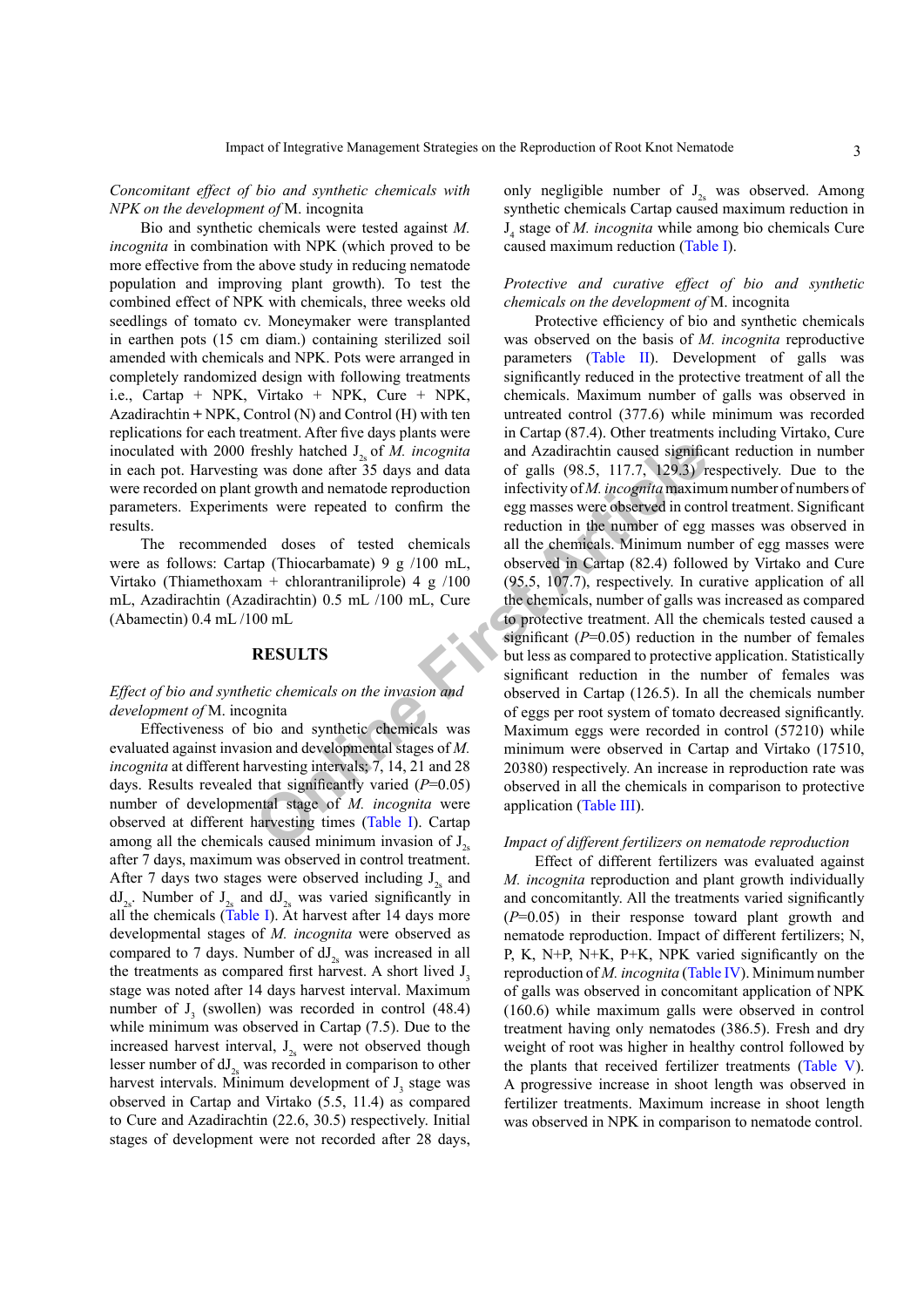| Days    | <b>Treatment</b>            | $J_{2s}$   | dJ <sub>2</sub> /sausage                                                                                                                 | J <sub>3</sub>           | ${\bf J}_4$             | <b>Adult female</b> | <b>Egg mass</b> |
|---------|-----------------------------|------------|------------------------------------------------------------------------------------------------------------------------------------------|--------------------------|-------------------------|---------------------|-----------------|
| 7 Days  | Cartap                      | $65.6^1$ e | 13.1 e                                                                                                                                   | $\overline{\phantom{0}}$ | $\blacksquare$          |                     |                 |
|         | Virtako                     | 87.1 d     | 20.4 <sub>d</sub>                                                                                                                        |                          |                         |                     |                 |
|         | Abamectin                   | $102.3$ c  | 33.3 c                                                                                                                                   |                          |                         |                     |                 |
|         | Azadirachtin                | 122.2 b    | 39.2 b                                                                                                                                   |                          |                         |                     |                 |
|         | Control                     | 176.5 a    | 69.5 a                                                                                                                                   |                          |                         |                     |                 |
|         | LSD                         | 0.65       | 0.59                                                                                                                                     |                          |                         |                     |                 |
| 14 Days | Cartap                      | 12.3 e     | 25.4 e                                                                                                                                   | 7.5 e                    | 28.5 e                  |                     |                 |
|         | Virtako                     | 19.1d      | 34.1 d                                                                                                                                   | 15.1 <sub>d</sub>        | 35.3 d                  |                     |                 |
|         | Abamectin                   | 30.4 c     | 52.5 c                                                                                                                                   | 29.2 c                   | 49.1 c                  |                     |                 |
|         | Azadirachtin                | 38.5 b     | 60.4 <sub>b</sub>                                                                                                                        | 38.6 b                   | 57.6 b                  |                     |                 |
|         | Control                     | 57.7 a     | 75.6 a                                                                                                                                   | 48.4 a                   | 85.4 a                  |                     |                 |
|         | <b>LSD</b>                  | 0.56       | 0.51                                                                                                                                     | 0.56                     | 0.47                    |                     |                 |
| 21 Days | Cartap                      |            | 8.40 e                                                                                                                                   | 5.5 e                    | 41.1 e                  | 12.3 e              |                 |
|         | Virtako                     |            | 11.6 <sub>d</sub>                                                                                                                        | 11.4 <sub>d</sub>        | 62.6d                   | 15.2 d              |                 |
|         | Abamectin                   |            | 17.5 c                                                                                                                                   | 22.6c                    | 90.6 c                  | 21.5c               |                 |
|         | Azadirachtin                |            | 21.4 b                                                                                                                                   | 30.5 <sub>b</sub>        | 104.4 b                 | 26.4 <sub>b</sub>   |                 |
|         | Control                     |            | 27.6a                                                                                                                                    | 45.5 a                   | 138.3 a                 | 48.5 a              |                 |
|         | $\ensuremath{\mathrm{LSD}}$ |            | 0.46                                                                                                                                     | 0.47                     | 0.54                    | 0.44                |                 |
| 28 Days | Cartap                      |            |                                                                                                                                          |                          | 10.4 e                  | 71.5 e              | 58.6 e          |
|         | Virtako                     |            |                                                                                                                                          |                          | 13.6 d                  | 93.5 d              | 72.4 d          |
|         | Abamectin                   |            |                                                                                                                                          |                          | 18.5 c                  | 104.3 c             | 85.5 c          |
|         | Azadirachtin                |            |                                                                                                                                          |                          | 21.7 <sub>b</sub>       | 121.6b              | 98.7b           |
|         | Control                     |            |                                                                                                                                          |                          | 26.5a                   | 220.8a              | 214.3 a         |
|         | <b>LSD</b>                  |            |                                                                                                                                          |                          | 0.46                    | 0.44                | 0.45            |
|         |                             |            | Means within a column sharing the same letter are not significantly different from each other at $P = 0.05$ according to Bartlett's test |                          |                         |                     |                 |
|         |                             |            | Table II. Protective effect of bio- and synthetic-chemicals on the development of M. incognita                                           |                          |                         |                     |                 |
|         | $\mathbf{e}$ in             | $^{\circ}$ | $\epsilon$<br>$\mathbf{X}$                                                                                                               |                          | $T = 1400 - 3$ $P = 21$ |                     | n m             |

<span id="page-3-0"></span>**Table I. Effect of bio- and synthetic-chemicals on the invasion and development of** *M. incognita*

<span id="page-3-1"></span>

|  |  |  | Table II. Protective effect of bio- and synthetic-chemicals on the development of M. incognita |  |  |
|--|--|--|------------------------------------------------------------------------------------------------|--|--|
|--|--|--|------------------------------------------------------------------------------------------------|--|--|

| <b>Treatments</b> | No. of galls     | No. of females | No. of egg masses  | $J_{2e}$ /100cm <sup>3</sup> of soil                                                                                                                                             | eggs/root system | $\mathbb{R}F^2$   |
|-------------------|------------------|----------------|--------------------|----------------------------------------------------------------------------------------------------------------------------------------------------------------------------------|------------------|-------------------|
| Cartap            | $87.4^{\circ}$ e | 102.4 e        | 82.4e              | 195.5 e                                                                                                                                                                          | 15310 e          | 0.59e             |
| Virtako           | 98.5 d           | 118.6d         | 95.5 d             | 223.7 d                                                                                                                                                                          | 18090 d          | 0.67d             |
| Abamectin         | 117.7c           | 130.7c         | 107.7c             | 247.4c                                                                                                                                                                           | 23340 c          | 0.74c             |
| Azadirachtin      | 129.3 h          | 144.5 b        | 122.5 <sub>b</sub> | 262.5 <sub>b</sub>                                                                                                                                                               | 25320 h          | 0.79 <sub>b</sub> |
| Control           | 377.6 a          | 393.6 a        | 370.6 a            | 1230a                                                                                                                                                                            | 54100 a          | 3.69a             |
| <b>LSD</b>        | 0.45             | 0.46           | 0.46               | 0.46                                                                                                                                                                             | 154.6            | 0.005             |
|                   |                  |                |                    | <sup>1</sup> Means within a column sharing the same letter are not significantly different from each other at $P = 0.05$ according to Bartlett's test; <sup>2</sup> Reproduction |                  |                   |

 $factor (RF) = final population/initial population.$ 

### *Combined effect of bio and synthetic chemicals with NPK on the development of* M. incognita

All the chemical treatments in combination with NPK were varied significantly (*P*=0.05) on reproduction of *M. incognita*. Number of galls was minimum in the combined treatment of Cartap+NPK (72.1) followed by Virtako+NPK (86.3). Cure+NPK treatment was proved to be more effective in reducing number of females (119.2) from Azadirachtin+NPK (127.4). Maximum number of egg masses was observed in nematode control plants (365.4). Cure+NPK caused more reduction in number of egg masses as compared to Azadirachtin+NPK [\(Table VI](#page-5-0)).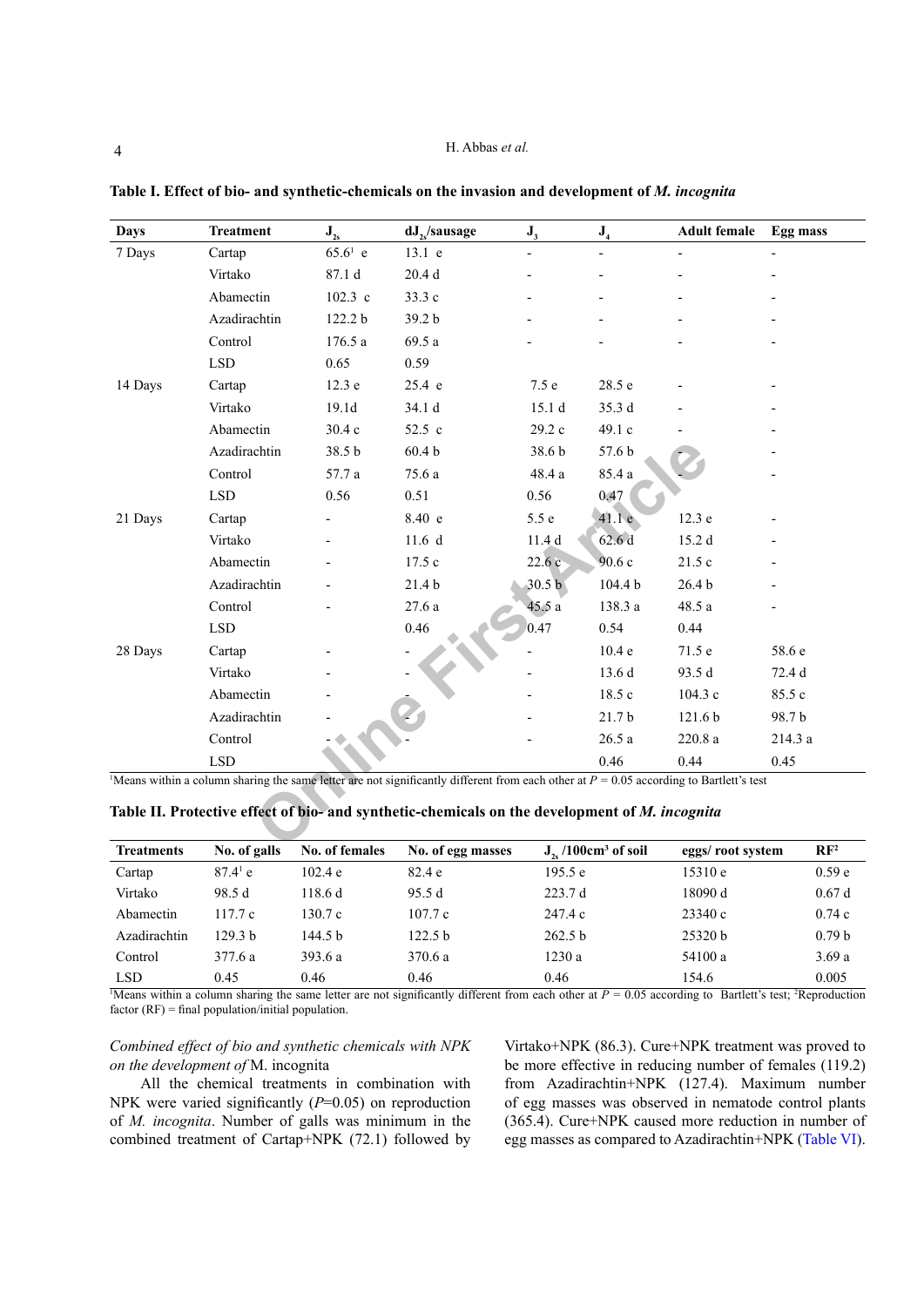Recovery of  $J_{2s}$  from soil was significantly suppressed in all the combined treatments. Maximum number of  $J_{2s}$  was recorded in nematode control (1241.0) while a dynamic decline was observed in Cartap+NPK, Virtako+NPK, Cure+NPK and Azadirachtin+NPK (144.4, 162.2, 198.1, 216.6) respectively. Plant growth responses were increased

significantly in combined treatment of chemicals with NPK [\(Table VII](#page-5-1)). Tomato growth was most affected in control treatment having only nematodes. A variable effect of combined treatments was significant on all the growth parameters recorded.

#### <span id="page-4-0"></span>**Table III. Curative effect of bio- and synthetic-chemicals on the development of** *M. incognita*

| <b>Treatments</b> | No. of galls       |                    | No. of females No. of egg masses | $J_{\gamma}/100 \text{ cm}^3$ of soil | Eggs/ root system | $\mathbf{RF}^2$   |
|-------------------|--------------------|--------------------|----------------------------------|---------------------------------------|-------------------|-------------------|
| Cartap            | $105.5^{\circ}$ e  | 126.5 e            | 97.5e                            | 230.3 e                               | 17510e            | 0.69 <sub>e</sub> |
| Virtako           | 116.4 d            | 140.4 d            | 112.7 $d$                        | 248.5d                                | 20380 d           | 0.74d             |
| Abamectin         | 136.5 c            | 161.7c             | 133.4 c                          | 272.7c                                | 27330 c           | 0.82c             |
| Azadirachtin      | 145.2 <sub>b</sub> | 172.8 <sub>b</sub> | 146.5 b                          | 287.4 <sub>b</sub>                    | 29520 h           | 0.86 <sub>b</sub> |
| Control           | 380.6 a            | 395.5 a            | 368.4 a                          | 1237a                                 | 57210 a           | 3.71a             |
| <b>LSD</b>        | 0.49               | 0.44               | 0.46                             | 0.45                                  | 204.5             | 0.006             |

| Azadırachtın                                 | 145.2 b | 172.8 <sub>b</sub> | 146.5 b                                                             | 287.4 b                                                                                                                                                                    | 29520 b                             | 0.86 <sub>b</sub> |
|----------------------------------------------|---------|--------------------|---------------------------------------------------------------------|----------------------------------------------------------------------------------------------------------------------------------------------------------------------------|-------------------------------------|-------------------|
| Control                                      | 380.6 a | 395.5 a            | 368.4 a                                                             | 1237 a                                                                                                                                                                     | 57210 a                             | 3.71a             |
| <b>LSD</b>                                   | 0.49    | 0.44               | 0.46                                                                | 0.45                                                                                                                                                                       | 204.5                               | 0.006             |
| $(RF)$ = final population/initial population |         |                    | Table IV. Impact of different fertilizers on nematode reproduction. | Means within a column sharing the same letter are not significantly different from each other at $P = 0.05$ according to Bartlett's test; <sup>2</sup> Reproduction factor |                                     |                   |
| <b>Treatments</b>                            |         | No. of galls       | No. of females                                                      | No. of egg masses                                                                                                                                                          | $J_{2}/100$ cm <sup>3</sup> of soil | $\mathbf{RF}^2$   |
| N                                            |         | 190.5 e            | 202.1 e                                                             | 186.2 e                                                                                                                                                                    | 328.5 e                             | 0.98 <sub>e</sub> |
| P                                            |         | 222.3c             | 232.6 b                                                             | 217.5 b                                                                                                                                                                    | 376.4 b                             | 1.13 <sub>b</sub> |
| K                                            |         | 225.3 <sub>b</sub> | 230.0c                                                              | 215.0c                                                                                                                                                                     | 372.0c                              | 1.11c             |
| $N+P$                                        |         | 176.1 f            | 188.4 f                                                             | 172.6 f                                                                                                                                                                    | 308.3 g                             | $0.92$ g          |
| $N+K$                                        |         | 174.5 g            | 185.0 g                                                             | 169.0 g                                                                                                                                                                    | 312.6 f                             | 0.94 f            |
| $P+K$                                        |         | 204.2 d            | 216.4d                                                              | 198.4 d                                                                                                                                                                    | 344.5 d                             | 1.03 <sub>d</sub> |
| $N+P+K$                                      |         | 160.6 <sub>h</sub> | 172.4 h                                                             | 152.7 h                                                                                                                                                                    | 282.6 h                             | 0.85h             |
| Control $(N)$                                |         | 386.5 a            | 392.9 a                                                             | 374.7 a                                                                                                                                                                    | 1253.0 a                            | 3.75a             |
| Control (H)                                  | 0.00 i  |                    | 0.00i                                                               | 0.00 i                                                                                                                                                                     | 0.00 i                              | 0.00 i            |
|                                              |         | 0.564              | 0.517                                                               | 0.533                                                                                                                                                                      | 0.471                               | 0.003             |

#### <span id="page-4-1"></span>**Table IV. Impact of different fertilizers on nematode reproduction.**

<span id="page-4-2"></span>

| Table V. Impact of different fertilizers on tomato growth. |  |
|------------------------------------------------------------|--|
|------------------------------------------------------------|--|

| <b>Treatments</b> | Leaf count/<br>plant | <b>Fresh root</b><br>weight $(g)$ | <b>Fresh shoot</b><br>weight $(g)$ | Dry root<br>weight $(g)$ | Dry shoot<br>weight $(g)$ | Root length<br>(cm) | <b>Shoot length</b><br>(cm) |
|-------------------|----------------------|-----------------------------------|------------------------------------|--------------------------|---------------------------|---------------------|-----------------------------|
| N                 | 31.0e                | 5.48 e                            | 38.86e                             | 1.88 <sub>e</sub>        | 8.83 e                    | 9.78 <sub>e</sub>   | 25.53f                      |
| P                 | 25.0 f               | 3.75 g                            | 35.80 g                            | 0.96 g                   | $6.72$ g                  | 7.60 g              | 22.80g                      |
| K                 | 24.0 g               | 3.69h                             | 35.40 h                            | 0.93h                    | 6.68h                     | 7.42 h              | 22.21h                      |
| $N+P$             | 39.0c                | 6.37 c                            | 40.62c                             | 2.78 <sub>b</sub>        | 9.57c                     | 10.81c              | 26.67c                      |
| $N+K$             | 39.0c                | 6.34 d                            | 40.58d                             | 2.75c                    | 9.52d                     | 10.52d              | 26.30d                      |
| $P+K$             | 36.0d                | 4.86 f                            | 37.92 f                            | 1.34 f                   | 7.94 f                    | 8.34 f              | 25.76e                      |
| $N+P+K$           | 41.0 <sub>b</sub>    | 7.48 <sub>b</sub>                 | 42.44 b                            | 2.47d                    | 10.34 <sub>b</sub>        | 11.56b              | 27.62b                      |
| Control $(N)$     | 20.0 <sub>h</sub>    | 2.92 i                            | 26.71 i                            | 0.52 i                   | 5.18 i                    | 6.80 i              | 19.56i                      |
| Control $(H)$     | 63.1 a               | 12.18a                            | 60.28a                             | 4.58 a                   | 17.43a                    | 17.42a              | 37.35a                      |
| <b>LSD</b>        | 0.662                | 0.008                             | 0.0397                             | 0.007                    | 0.007                     | 0.0073              | 0.06292                     |

Means within a column sharing the same letter are not significantly different from each other at  $P = 0.05$  according to Bartlett's test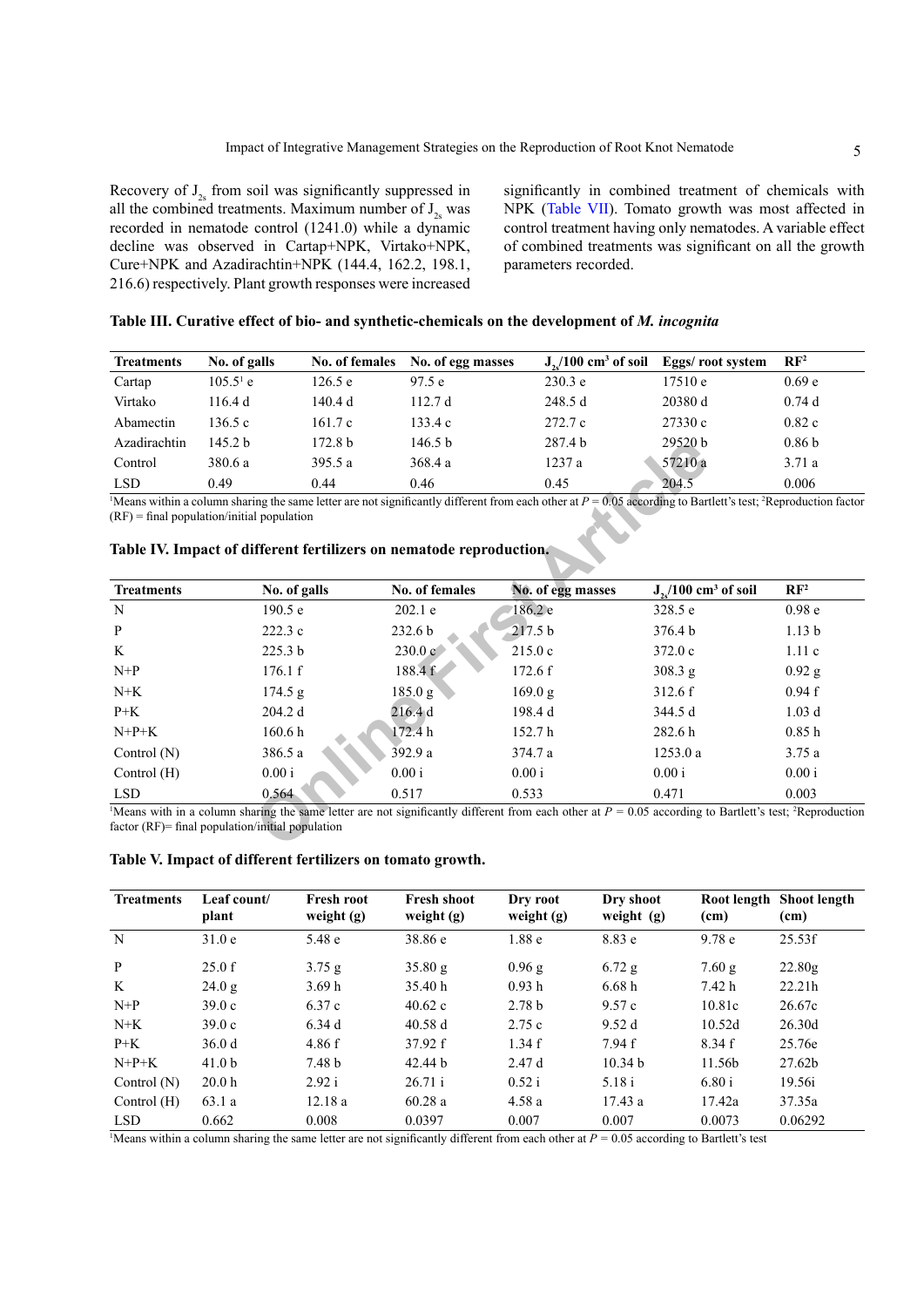| <b>Treatments</b>    | No. of galls       | No. of females     | No. of egg masses  | $J_{2n}/100 \text{cm}^3$ of soil | $\mathbb{R}F^2$   |
|----------------------|--------------------|--------------------|--------------------|----------------------------------|-------------------|
| $Cartap + NPK$       | 72.1 e             | 78.1 e             | 66.2e              | 144.4 e                          | 0.43e             |
| $Virtako + NPK$      | 86.3d              | 95.0 d             | 80.2 <sub>d</sub>  | 162.2 d                          | 0.48d             |
| $Abamectin + NPK$    | 108.0c             | 119.2c             | 97.1c              | 198.1c                           | 0.59c             |
| $Azadirachtin + NPK$ | 120.3 <sub>b</sub> | 127.4 <sub>b</sub> | 107.5 <sub>b</sub> | 216.6 <sub>b</sub>               | 0.65 <sub>b</sub> |
| Control $(N)$        | 390.7a             | 390.7 a            | 365.4a             | 1241.0a                          | 3.72a             |
| Control $(H)$        | 0.00 f             | 0.00 f             | 0.00 f             | 0.00 f                           | 0.00 f            |
| <b>LSD</b>           | 0.612              | 0.610              | 0.532              | 0.569                            | 0.003             |

<span id="page-5-0"></span>**Table VI. Concomitant effect of bio- and synthetic-chemicals with NPK on the development of** *M. incognita*

Means with in a column sharing the same letter are not significantly different from each other at  $P = 0.05$  according to Bartlett's test. <sup>2</sup>Reproduction factor  $(RF)$  = final population/initial population at  $P = 0.05$  according to Bartlett's test.

<span id="page-5-1"></span>

| <b>Treatments</b>                                                                                                                                                                                                            | Leaf count/<br>plant | <b>Fresh root</b><br>weight (g) | <b>Fresh shoot</b><br>weight $(g)$ | Dry Root<br>weight $(g)$                                                                                              | Dry shoot<br>weight $(g)$ | Root length<br>(cm) | Shoot length<br>(cm)                                                                                                                                                           |
|------------------------------------------------------------------------------------------------------------------------------------------------------------------------------------------------------------------------------|----------------------|---------------------------------|------------------------------------|-----------------------------------------------------------------------------------------------------------------------|---------------------------|---------------------|--------------------------------------------------------------------------------------------------------------------------------------------------------------------------------|
| $Cartap + NPK$                                                                                                                                                                                                               | 60.0 <sub>b</sub>    | 11.64b                          | 57.64 b                            | 4.44 a                                                                                                                | 16.24 <sub>b</sub>        | 16.61b              | 35.62b                                                                                                                                                                         |
| Virtako + $NPK$                                                                                                                                                                                                              | 55.0c                | 10.37c                          | 55.84 c                            | 4.12c                                                                                                                 | 15.97c                    | 15.43c              | 33.22c                                                                                                                                                                         |
| $Abamectin + NPK$                                                                                                                                                                                                            | 46.0 <sub>d</sub>    | 8.86 d                          | 50.76d                             | 3.52d                                                                                                                 | 13.86 d                   | 14.74d              | 29.40d                                                                                                                                                                         |
| $Azadiractin + NPK$                                                                                                                                                                                                          | 43.0e                | 8.22e                           | 49.23 e                            | 3.46e                                                                                                                 | 13.38 e                   | 13.43e              | 28.50e                                                                                                                                                                         |
| Control $(N)$                                                                                                                                                                                                                | 19.0f                | 2.95 f                          | 27.13 f                            | 0.57 f                                                                                                                | 5.22 f                    | 6.73f               | 20.24f                                                                                                                                                                         |
| Control $(H)$                                                                                                                                                                                                                | 64.0a                | 12.24a                          | 60.72a                             | 4.30 <sub>b</sub>                                                                                                     | 17.53a                    | 17.61a              | 37.52a                                                                                                                                                                         |
| <b>LSD</b>                                                                                                                                                                                                                   | 0.668                | 0.028                           | 0.040                              | 0.028                                                                                                                 | 0.006                     | 0.0634              | 0.0634                                                                                                                                                                         |
| Means with in a column sharing the same letter are not significantly different from each other at $P = 0.05$ according to Bartlett's test.                                                                                   | <b>DISCUSSION</b>    |                                 |                                    |                                                                                                                       |                           |                     | number of nematodes was able to enter into successive<br>stages of their life cycle due to the nematicidal effects                                                             |
| Various life stages of nematode viz., $J_{2}$ , d $J_{3}$ , $J_{4}$ ,                                                                                                                                                        |                      |                                 |                                    | of chemicals. Our results are in line with (Rehman et al.,<br>2009; Safdar et al., 2012) who observed the suppressive |                           |                     |                                                                                                                                                                                |
| adult female and egg masses were observed by harvesting<br>at different time intervals. Suppression of nematode<br>invasion was varied in Cartap, Virtako, Cure and<br>Azadirachtin and subsequently development of nematode |                      |                                 |                                    |                                                                                                                       |                           |                     | effect of chemical on the subsequent development of<br>M. incognita after invasion, that reduce invasion rate by<br>causing paralysis of nervous system (Radwan et al., 2019). |

## **DISCUSSION**

Various life stages of nematode viz.,  $J_2$ , d  $J_2$ ,  $J_3$ ,  $J_4$ , adult female and egg masses were observed by harvesting at different time intervals. Suppression of nematode invasion was varied in Cartap, Virtako, Cure and Azadirachtin and subsequently development of nematode was also reduced. Invasion of nematode was decreased due to the nematicidal activity of chemicals [\(Tobin](#page-8-3) *et al*., [2008\)](#page-8-3). Absorption of chemicals by root system acts as barrier in penetration of nematodes into the roots. Feeding and development of penetrated nematodes was also affected by chemicals ([Hague and Gowen, 1987\)](#page-7-11). Invasion of J<sub>2</sub> was lowest in Cartap, as nematode locomotion depends upon motor neurons and interneurons that use a neurotransmitter acetylcholine whose activity is stopped by acetylcholinesterase [\(Johnson and Stretton, 198](#page-7-8)0) which was inactivated by Cartap. Some plant metabolites activated in results of nematode invasion i.e., phenolics and phytoalexins that caused suppression in further invasion [\(McCarter, 2008\)](#page-8-4).

Chemicals also caused reduction in the development of nematodes ([Miller, 1971](#page-8-5)). In present findings, lesser

Behavioral changes have a significant effect on the development of nematodes. Inhibition in nematode development was also reported as disturbance in feeding behavior of nematodes due to nematicidal effect of oxamyl. Refusal to feed was also caused by Azadiractin due to negative effects on chemoreceptors [\(Aerts and](#page-6-4)  [Mordue, 1997](#page-6-4)). Suppression in the development was reported by several researchers ([Rehman](#page-8-6) *et al*., 2009) due to chemicals impact on nematodes. Reduction in *M. incognita* population was high in protective treatment of chemicals as compared to curative ([Garabedian and Van](#page-7-12)  [Gundy, 1983\)](#page-7-12). Maximum reduction in number of galls and  $J<sub>2s</sub>$  was recorded in protective treatment as compared to curative. These findings are in conformity with the results of other workers. Safdar *et al*[. \(2012\)](#page-8-7) reported that nematode population was decreased in protective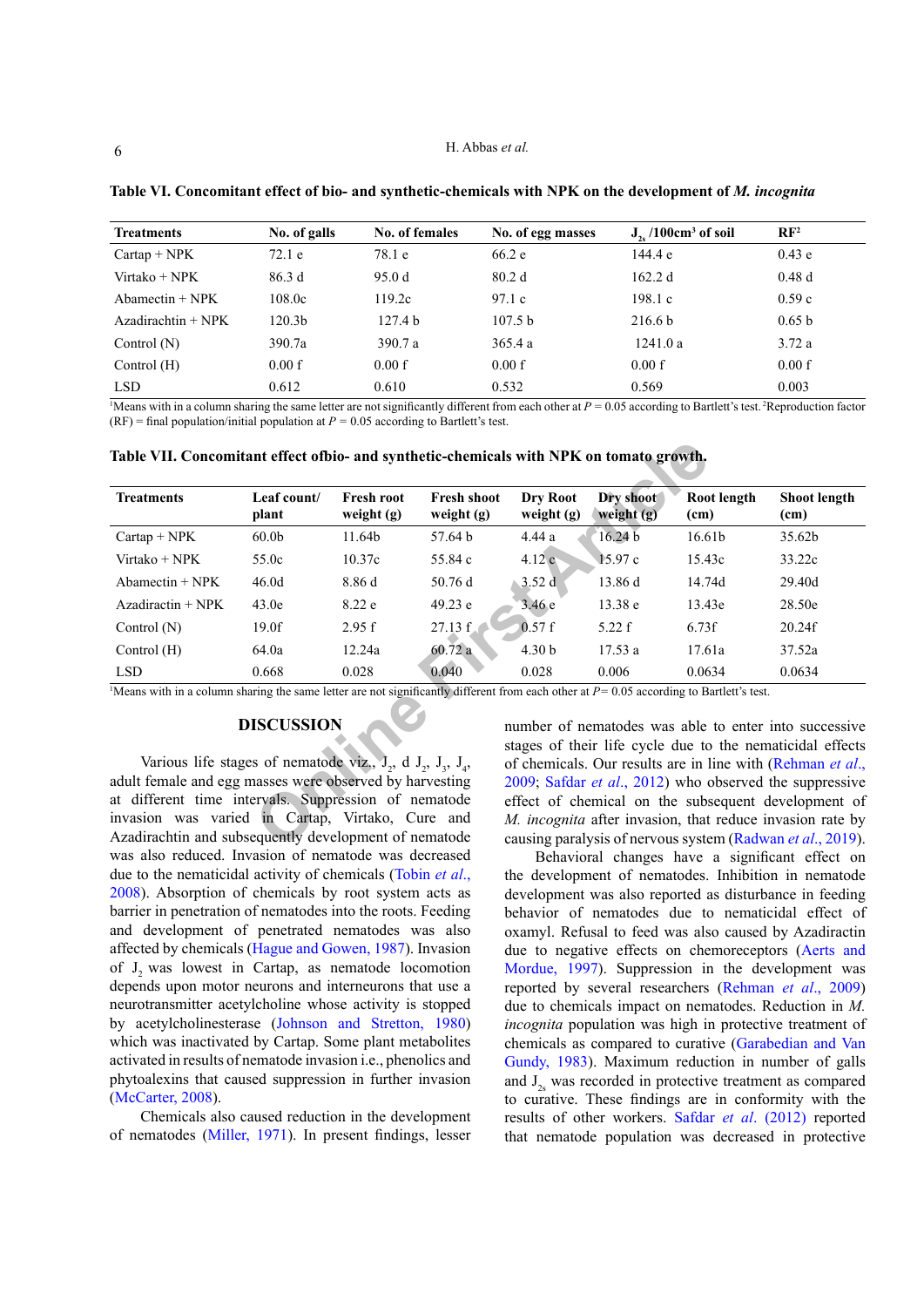application.

Reduction in number of egg masses and eggs/ egg mass was reported by ([Rehman](#page-8-6) *et al*., 2009) in protective treatment of chemicals as compared to curative. Reproduction rate was also lower in protective treatment of chemicals. Decrease in nematode population was reported by ([Khalil, 2012;](#page-7-13) [Radwan](#page-8-9) *et al*., 2012) under the influence of chemicals Nematicidal potential of chemicals was featured by inactivation of enzyme of nervous system (Batiha *et al*[., 2020;](#page-7-14) Sasanelli *et al*., 2020), blockage of electrical conductivity in muscle and nerves cells ([Bloomquist, 2003](#page-7-15)), impaired muscle cells and paralysis [\(Cordova](#page-7-16) *et al*., 2006), phenolic compounds [\(Mohan,](#page-8-10) [2011](#page-8-10)), formaldehyde and fatty acids (Khan *et al*[., 1974\)](#page-8-11) nimbin, nimbidine and limonoid. In protective application, penetration of nematodes decreased as chemicals were absorbed by the root system that prevent entry of nematodes (Javed *et al*[., 2007](#page-7-17)). Fertilizers caused an increase in plant growth, seed germination, uptake of water and tolerance to diseases as they caused physiological changes in plant that hinder penetration of pathogens (Huber, 1980; Vejan *et al*[., 2016](#page-8-12)). Suppressive effects of fertilizers were recorded on nematode population (Dawar *et al*., 2007; Hu and Qi, [2010\)](#page-7-20).

limo[n](#page-6-5)oid. In protective application,<br>
the descreased as chemicals were<br>
term that prevent entry of nematodes<br>
on, uptake of water and tolerance to<br>
on, uptake of water and tolerance to<br>
parthogens (Huber, 1980; Vejan *et* An increase in fresh root and shoot weight, root length, shoot length and leaf/ plant and decrease in number of galls, females, egg masses and  $J_2/100$  cm<sup>3</sup> was observed in individual treatment of N as compared to P and K, similarly concomitant application of N+P was more effective N+K and P+K while NPK was most efficient in nematode suppression and plant growth improvement from all treatments. N application was more effective as involved in cellular functions and production of metabolites that caused an increased yield and reduced nematode reproduction (Bado *et al*., 2011). Efficiency of P and NPK (Irshad *et al*., 2006) was reported on plant growth and nematode reproduction, while K was effective only in reducing nematode population when applied at low levels ([Badra and Yousuf, 1979](#page-6-6)).

The most effective fertilizer NPK was selected and further tested with Cartap, Virtako, Cure and Azadirachtin, to determine their combined impact on plant growth and nematode reproduction. Suppression in nematode population was increased in combined application of chemicals with NPK. Plant growth responses also increased in combined application due to dual effect of fertilizer on plant growth and nematode suppression [\(Akhtar and Mahmood, 1996](#page-6-7)). These findings are comparable with [\(Hemmatia and Saeedizadehb, 2020\)](#page-7-22) who reported the increased efficacy of chemicals with NPK and compost.

#### **CONCLUSIONS**

From these findings it is summarized that protective application of chemicals is more effective in reducing nematode population under field conditions as compared to curative. Consequently, fertilizers are required to enhance plant growth but their role in nematode management could not be neglected. Their integrated use with chemicals might also a successful tool in management strategies as internal effect due to fertilizers and external by chemicals caused maximum reduction in nematode population.

#### *Statement of conflict of interest*

The authors have declared no conflict of interest.

## **REFERENCES**

- <span id="page-6-0"></span>Abad, P., Favery, B., Rosso, M.N., and Castagnone-Serena, P., 2003. Root-knot nematode parasitism and host response: Molecular basis of a sophisticated interaction. *Mol. Pl. Pathol*., **4**: 217-224. [https://](https://doi.org/10.1046/j.1364-3703.2003.00170.x) [doi.org/10.1046/j.1364-3703.2003.00170.x](https://doi.org/10.1046/j.1364-3703.2003.00170.x)
- <span id="page-6-3"></span>Abbas, H., Javed, N., Khan, S.A., and Ahmad, S., 2015. Exploitation the nematicidal potential of bio and synthetic chemicals against *Meloidogyne incognita* and their impact on phytotoxicity and nematode reproduction. *Pakistan J. Zool*., **47**: 1587-1600.
- <span id="page-6-2"></span>Abd-Elgawad, M.M.M., 2020. Optimizing biological control agents for controlling nematodes of tomato in Egypt. *Egypt J. Biol. Pest Cont*., **30**: [https://doi.](https://doi.org/10.1186/s41938-020-00252-x) org/10.1186/s41938-020-00252-x
- <span id="page-6-4"></span>Aerts, R.J., and Mordue, A.J., 1997. Feeding deterrence and toxicity of neem triterpenoids. *J. chem. Ecol*., **23**: 2117-2133. [https://doi.org/10.1023/](https://doi.org/10.1023/B:JOEC.0000006433.14030.04) B:JOEC.0000006433.14030.04
- <span id="page-6-1"></span>Agrios, G.N., 2005. Plant diseases caused by nematodes. In: Plant pathology. 5<sup>th</sup> Ed. Elsevier Academic press, New York. pp. 825-874. [https://](https://doi.org/10.1016/B978-0-08-047378-9.50021-X) [doi.org/10.1016/B978-0-08-047378-9.50021-X](https://doi.org/10.1016/B978-0-08-047378-9.50021-X)
- <span id="page-6-7"></span>Akhtar, M., and Mahmood, I., 1996. Control of plantparasitic nematodes with organic and inorganic amendments in agricultural soil. *Appl. Soil Ecol*., **4**: 243-247. [https://doi.org/10.1016/S0929-](https://doi.org/10.1016/S0929-1393(96)00114-X) [1393\(96\)00114-X](https://doi.org/10.1016/S0929-1393(96)00114-X)
- <span id="page-6-5"></span>Bado, B., Sawadogo, A., Thio, B., Bationo, A., Traore, K., and Cescas, M., 2011. Nematode infestation and N effect of legumes on soil and crop yields in legume-sorghum rotations. *Agric. Sci*., **2**: 49-55. <https://doi.org/10.4236/as.2011.22008>
- <span id="page-6-6"></span>Badra, T., and Yousuf, G.M., 1979. Comparative effects of potassium levels on growth and mineral composition of intact and nematozed cowpea and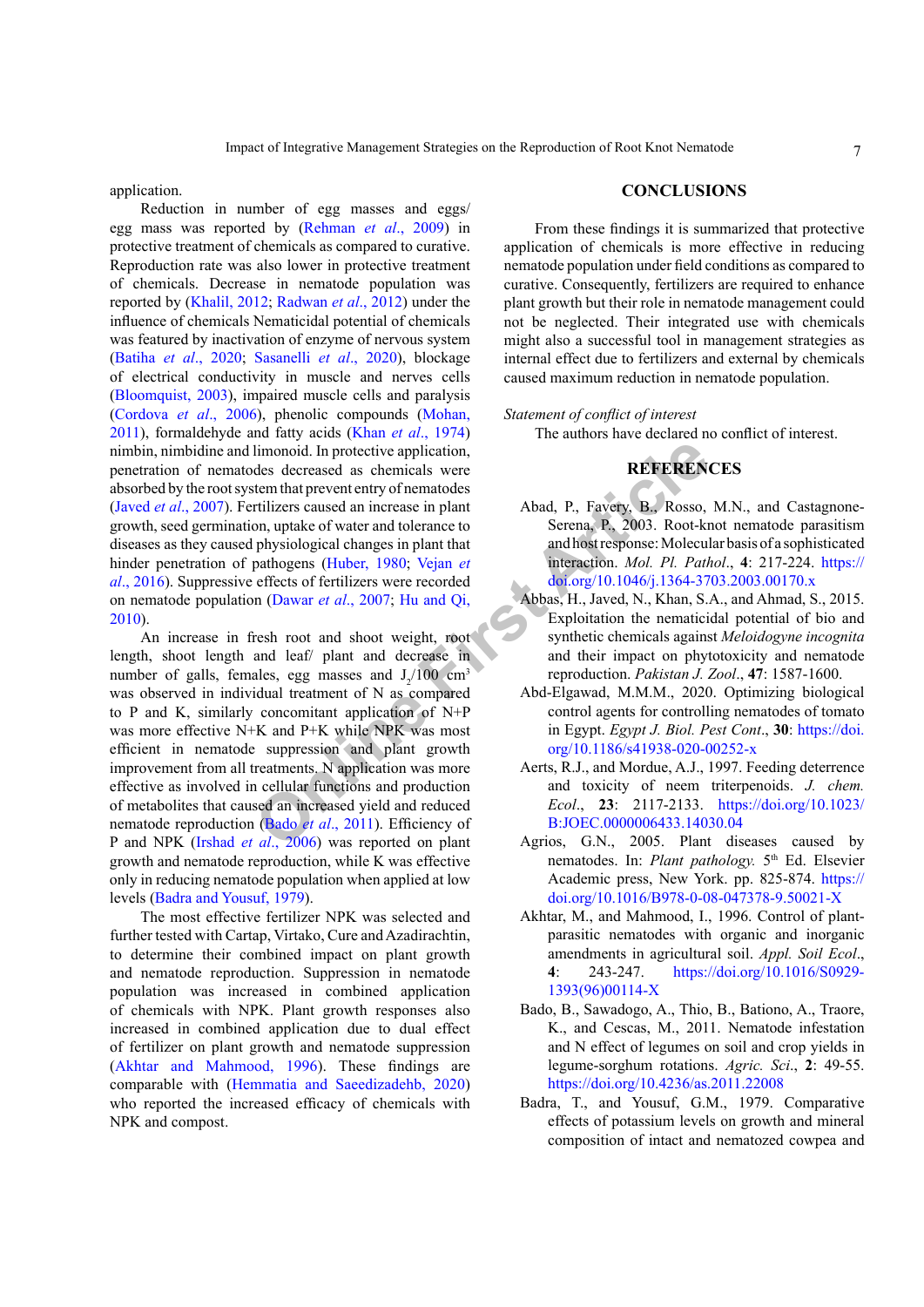sour orange seedling. *Nematol. Mediterran*., **7**: 21- 27.

- <span id="page-7-14"></span>Batiha, G.E.S., Alqahtani, A., and Ilesanmi, O.B., 2020. Avermectin derivatives, pharmacokinetics, therapeutic and toxic dosages, mechanism of action, and their biological effects. *Pharmaceutical*, **13**: 1-37. <https://doi.org/10.3390/ph13080196>
- <span id="page-7-0"></span>Berkeley, M.J., 1855. Vibrio forming cysts on the roots of cucumbers. *Gard. Chron. Agric. Gaz*., **14**: 220.
- <span id="page-7-9"></span>Bhosle, B.B., Sehgal, M., Patait, D.D., Yada, S.M., Bora, B.C., and Chaudhary, B.N., 2012. Efficacy of nematicides in management of root-knot nematode, *Meloidogyne incognita* in okra in farmer's participatory mode. *Pak. J. Nematol*., **30**: 67-73.
- Bloomquist, J.R., 2003. Chloride channels as tools for developing selective insecticides. *Arch. Insect Biochem. Physiol*., **54**: 145-156. https://doi. [org/10.1002/arch.10112](https://doi.org/10.1002/arch.10112)
- <span id="page-7-1"></span>Brodie, B.B.*,* Evans, K., and Franco, J., 1993*. Nematode parasites of potatoes.* In: *Plant parasitic nematodes in temperate agriculture* (K. Evans, D.L. Trudgill and J.M. Webster). CAB International, Wallingford, UK. pp. 87*–*132*.*
- <span id="page-7-16"></span><span id="page-7-3"></span>Chen, Q., and Peng, D., 2019. Nematode chitin and application. In: *Advances in experimental medicine and biology*. Springer, New York LLC. pp. 209– 219. https://doi.org/10.1007/978-981-13-7318- [3\\_10](https://doi.org/10.1007/978-981-13-7318-3_10)
- <span id="page-7-15"></span>2003. Chloride channels as tools<br>
2003. Chloride channels as tools<br>
selective insecticides. Arch. Insect<br>
10003. Chloride channels as tools<br> **[Fi](https://doi.org/10.1007/978-981-13-7318-3_10)g. 3.** Articles Arch. Insect<br>
10003. A technique for screening<br> **Fig. 3.** Arti Cordova, D., Benner, E.A., Sacher, M.D., Rauh, J.J., Sopa, J.S., Lahm, G.P., Selby, T.P., Stevenson, T.M., Flexner, L., Gutteridge, S., Rhoades, D.F., Wu, L., Smith, R.M., and Tao, Y., 2006. Anthranilic diamides: A new class of insecticides with a novel mode of action, ryanodine receptor activation. *Pestic. Biochem. Physiol*., **84**: 196-214. https://doi. [org/10.1016/j.pestbp.2005.07.005](https://doi.org/10.1016/j.pestbp.2005.07.005)
- <span id="page-7-19"></span>Dawar, S., Irshad, L., and Kaki, M.J., 2007. Combined effectiveness of fertilizers in the control of root rot and root knot disease complex of mung bean and okra. *Int. J. Biol. Biotech*., **4**: 83-88.
- <span id="page-7-7"></span>Desaeger, J., Wram, C. and Zasada, I., 2020. New reduced-risk agricultural nematicides rationale and review. *J. Nematol*., **52**: 2020–2091. [https://doi.](https://doi.org/10.21307/jofnem-2020-091) [org/10.21307/jofnem-2020-091](https://doi.org/10.21307/jofnem-2020-091)
- <span id="page-7-2"></span>Forghani, F., and Hajihassani, A., 2020. Recent advances in the development of environmentally benign treatments to control root-knot nematodes. *Front. Pl. Sci*., **11**: 1125. [https://doi.org/10.3389/](https://doi.org/10.3389/fpls.2020.01125) [fpls.2020.01125](https://doi.org/10.3389/fpls.2020.01125)
- <span id="page-7-4"></span>Gamalero, E., and Glick, B.R., 2020. The use of plant growth-promoting bacteria to prevent nematode damage to plants. *Biology*, (*Basel*), **9**: 381. [https://](https://doi.org/10.3390/biology9110381)

[doi.org/10.3390/biology9110381](https://doi.org/10.3390/biology9110381)

- <span id="page-7-12"></span>Garabedian, S., and Van Gundy, S.D., 1983. Use of avermectins for the control of *Meloidogyne incognita* on tomatoes. *J. Nematol*., **15**: 503-510.
- <span id="page-7-11"></span>Hague, N.G.M., and Gowen, S.R., 1987. *Chemical control of nematodes*. In: Principles and practices of nematodes control in crops (eds. R.H. Brown and B. Kerry). Academic Press, New York. pp. 131-178.
- <span id="page-7-22"></span>Hemmatia, S., and Saeedizadehb, A., 2020. Root-knot nematode, Meloidogyne javanica, in response to soil fertilization. *Braz. J. Biol*., **80**: 621-630. [https://](https://doi.org/10.1590/1519-6984.218195) [doi.org/10.1590/1519-6984.218195](https://doi.org/10.1590/1519-6984.218195)
- <span id="page-7-10"></span>Holbrook, C.C., Knauft, D.A., and Dickson, D.W., 1983. A technique for screening peanut for resistance to *Meloidogyne incognita*. *Pl. Dis*., **57**: 957-958. <https://doi.org/10.1094/PD-67-957>
- <span id="page-7-20"></span>Hu, G., and Oi, Y., 2010. Effect of compost and chemical fertilizer on soil nematode community in a Chinese maize field. *Eur. J. Soil Biol*., **46**: 230-236. [https://](https://doi.org/10.1016/j.ejsobi.2010.04.002) [doi.org/10.1016/j.ejsobi.2010.04.002](https://doi.org/10.1016/j.ejsobi.2010.04.002)
- <span id="page-7-6"></span>Huang, D., Yu, C., and Shao, Z., 2020. Identification and characterization of nnematicidal volatile organic compounds from deep sea *Virgibacillus dokdonensis* MCCC 1A00493. *Molecules*, **25**: 744. <https://doi.org/10.3390/molecules25030744>
- <span id="page-7-18"></span>Huber, D.M., 1980. The role of mineral nutrition in defense. In: *Plant pathology. An advanced treatise.* pp. 381-406. [https://doi.org/10.1016/B978-0-12-](https://doi.org/10.1016/B978-0-12-356405-4.50028-9) 356405-4.50028-9
- <span id="page-7-21"></span>Irshad, L., Dawar, S., Zaki, M.J., and Ghaffar, A., 2006. Effect of nursery fertilizers on plant growth and in the control of *Meloidogyne javanica* root knot nematode on mung bean and okra plants. *Pak. J. Bot*., **38**: 1301-1304.
- <span id="page-7-17"></span>Javed, N., Gowen, S.R., Inam-Ul-Haq, M., and Anwar, S.A., 2007. Protective and curative effect of neem (*Azadirachta indica*) formulations on the development of root knot nematode, *Meloidogyne javanica* in root of tomato Plants. *Crop Prot.*, **26**: 530-534. [https://doi.org/10.1016/j.](https://doi.org/10.1016/j.cropro.2006.05.003) [cropro.2006.05.003](https://doi.org/10.1016/j.cropro.2006.05.003)
- <span id="page-7-8"></span>Johnson, C.O., and Stretton, A.O.W., 1980. Neural control of locomotion in Acaris, Anatomy, electrophysiology and biochemistry. In: *Nematodes as biological models* (ed. B.M. Zuckerman). Academic Press, New York. pp. 159-195. [https://](https://doi.org/10.1016/B978-0-12-782401-7.50010-6) [doi.org/10.1016/B978-0-12-782401-7.50010-6](https://doi.org/10.1016/B978-0-12-782401-7.50010-6)
- <span id="page-7-5"></span>Kerry, B.R., 1990. An assessment of progress toward microbial control of plant parasitic nematode. *J. Nematol*., **22**: 621-631.
- <span id="page-7-13"></span>Khalil, M.S., 2012. A comparison study with alternative